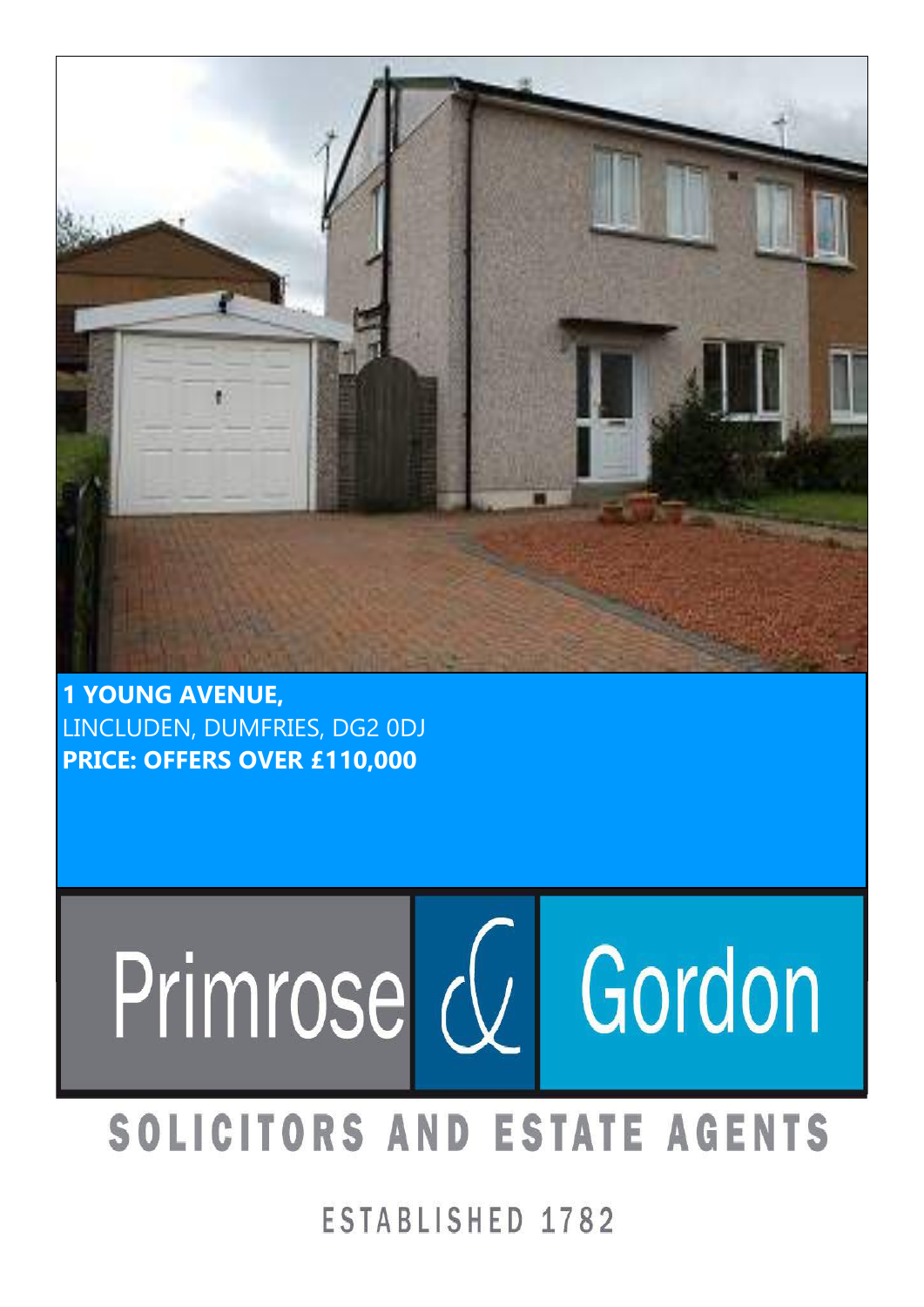

Room dimensions:<br>Entrance hall

Entrance hall  $7'11''$  x '04" (approx) Home Report—www.onesurvey.com<br>Living room  $21'11''$  x 10'10 (approx) Entrance hall<br>
Living room 21'11" x '04" (approx)<br>
Kitchen 10'10" x 9'01" (approx)  $EPC = D$ Conservatory  $6'03''$  x 9'03" (approx)<br>Family bathroom  $10'10''$  x 5'10" (approx)<br>Upstairs hall  $10'10''$  x  $10'10''$  (widest) (approx) En-suite  $4'07''$  x  $7'05''$  (approx) out with current Covid-19 regulations.<br>Bedroom 2  $10'09''$  x  $10'10''$  (approx.) Bedroom 2 10'09" x 10'10" (approx.) Bedroom 3 9'02" x 10'09" (approx) Garage 10'02 x 21'11" (approx)

Family bathroom  $10'10'' \times 5'10''$  (approx) Viewings are strictly by appointment<br>Upstairs hall  $10'10'' \times 10'10''$  (widest) (approx) only by telephoning the selling agents Upstairs hall  $10'10''$  x  $10'10''$  (widest) (approx) only by telephoning the selling agents<br>Bedroom 1 15'4" x 10'09" (approx) on 01387 267316. These will be carrie on  $01387 267316$ . These will be carried

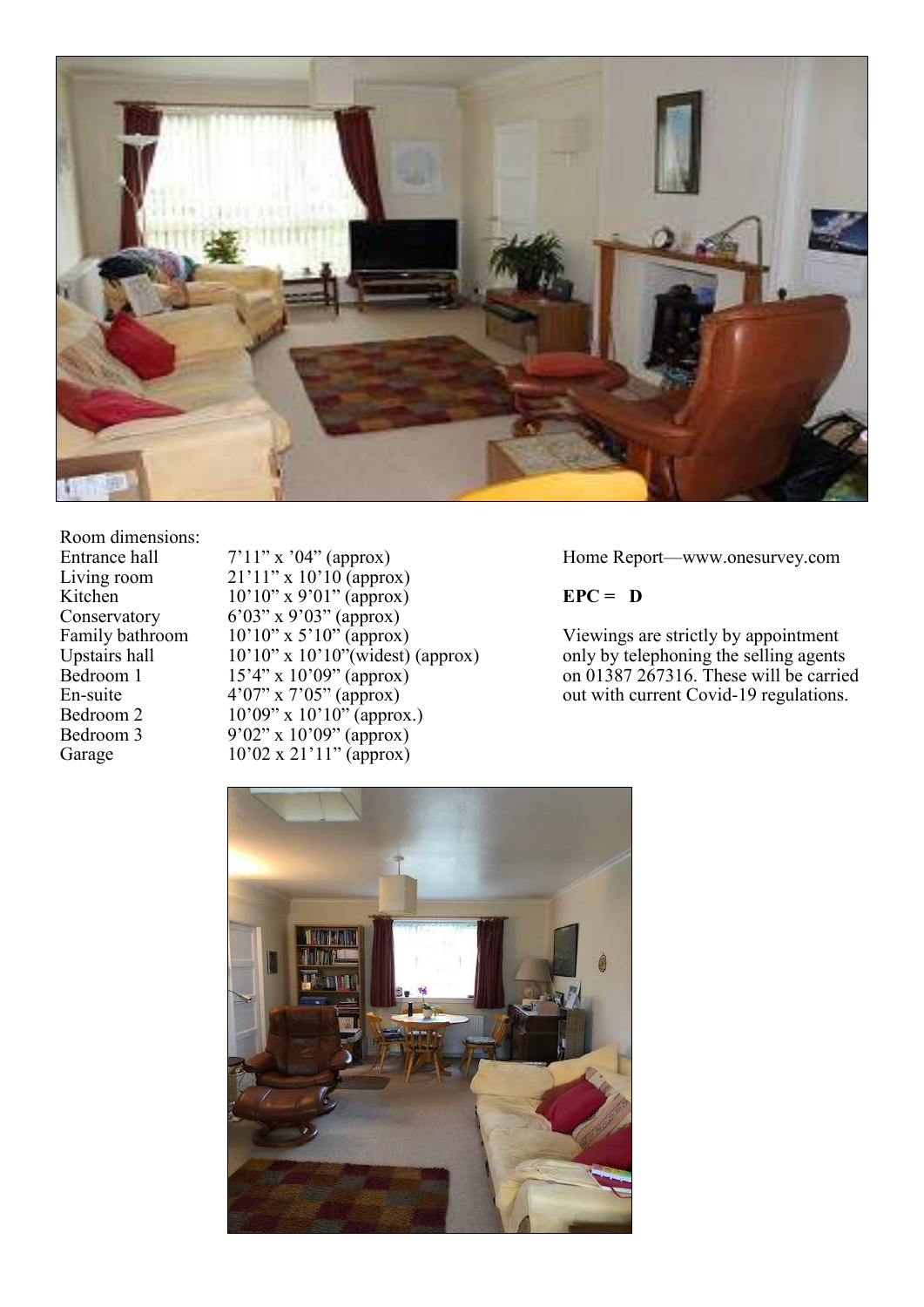Modern, bright and spacious semi-detached 3 double bedroomed home with well-proportioned living space. This property would be ideal for a growing family or for someone requiring lots of storage and useful space to carry out their hobbies. With off-street parking and a Garage. Only a five minute walk to local Primary School.

The property is within walking distance of local amenities including shops, pharmacist, Tesco 24, Costa, the Cuckoo Bridge Retail Park, primary and secondary schools. There is a regular bus service to and from Dumfries Town Centre and out with. It is also close to the cycle path and historic Lincluden Abbey Collegiate Church. In the surrounding areas there are playing fields which are ideal for children.

Bright, spacious and recently decorated this property catches the light throughout the day. Benefiting from double glazing throughout and an electric fire in a fireplace, fitted kitchen with integrated Hob and Oven. The kitchen houses the Boiler which was fitted in 2015 and has been serviced on an annual basis. The Boiler benefits from a Warranty which lasts until October 2023. From the Kitchen is a glass door leading to the rear conservatory. Situated on the ground floor just off the entrance Hallway is a large Family Bathroom with a separate Bath and fitted Shower. Upstairs hall leading to 3 double bedrooms, with the Master having an en-suite shower room, which was completed in 2018. The property benefits from a single garage and driveway which could house two cars, a separate pathway to the front door and a front, side and rear garden, there is a decking area at the rear of the property which is south facing and benefits from the sun.



### **SERVICES**

Mains water, gas, electricity and drainage.

# **OFFERS**

Must be made in standard written Scottish Legal form to the Selling Agents. Prospective purchasers are strongly advised to register their interest in writing please with the Selling Agents Messrs. Primrose & Gordon so as to be notified of any Closing Date that may be fixed.

# CONSUMER PROTECTION FROM UNFAIR TRADING REGULATIONS 2008:-

These particulars have been carefully prepared and are believed to be accurate but they are not guaranteed and prospective purchasers will be deemed to have satisfied themselves on all aspects of the property when they make an offer. We the Selling Agents, have not tested any services or items included in the sale (electrical, solid fuel, water, drainage or otherwise) and make no representation, express or implied, as to their condition. All measurements are approximate and for guidance only. Photographs are purely illustrative and not indicative of (a) the extent of the property or (b) what is included in the sale. Measurements have been taken by a laser distance meter.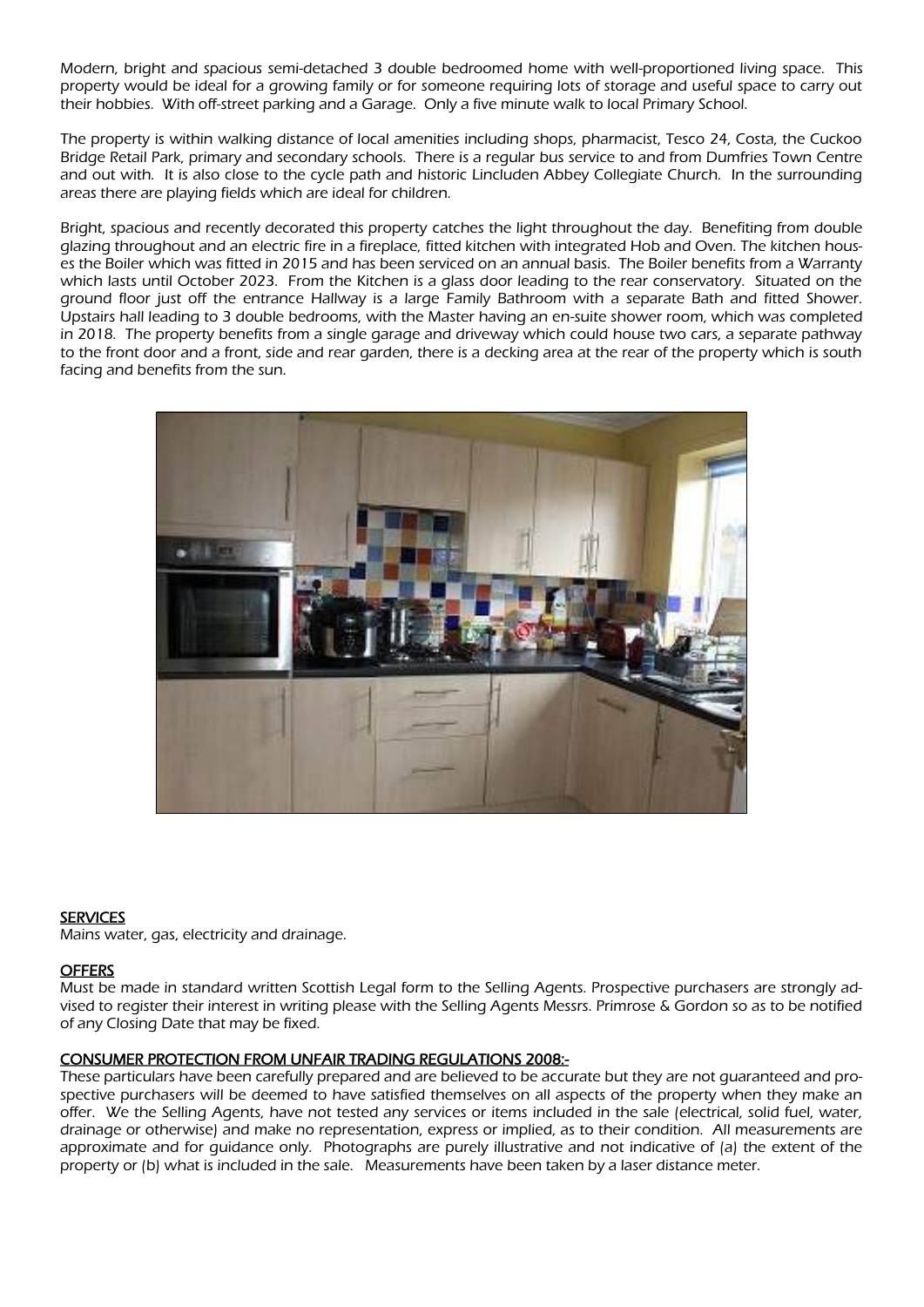







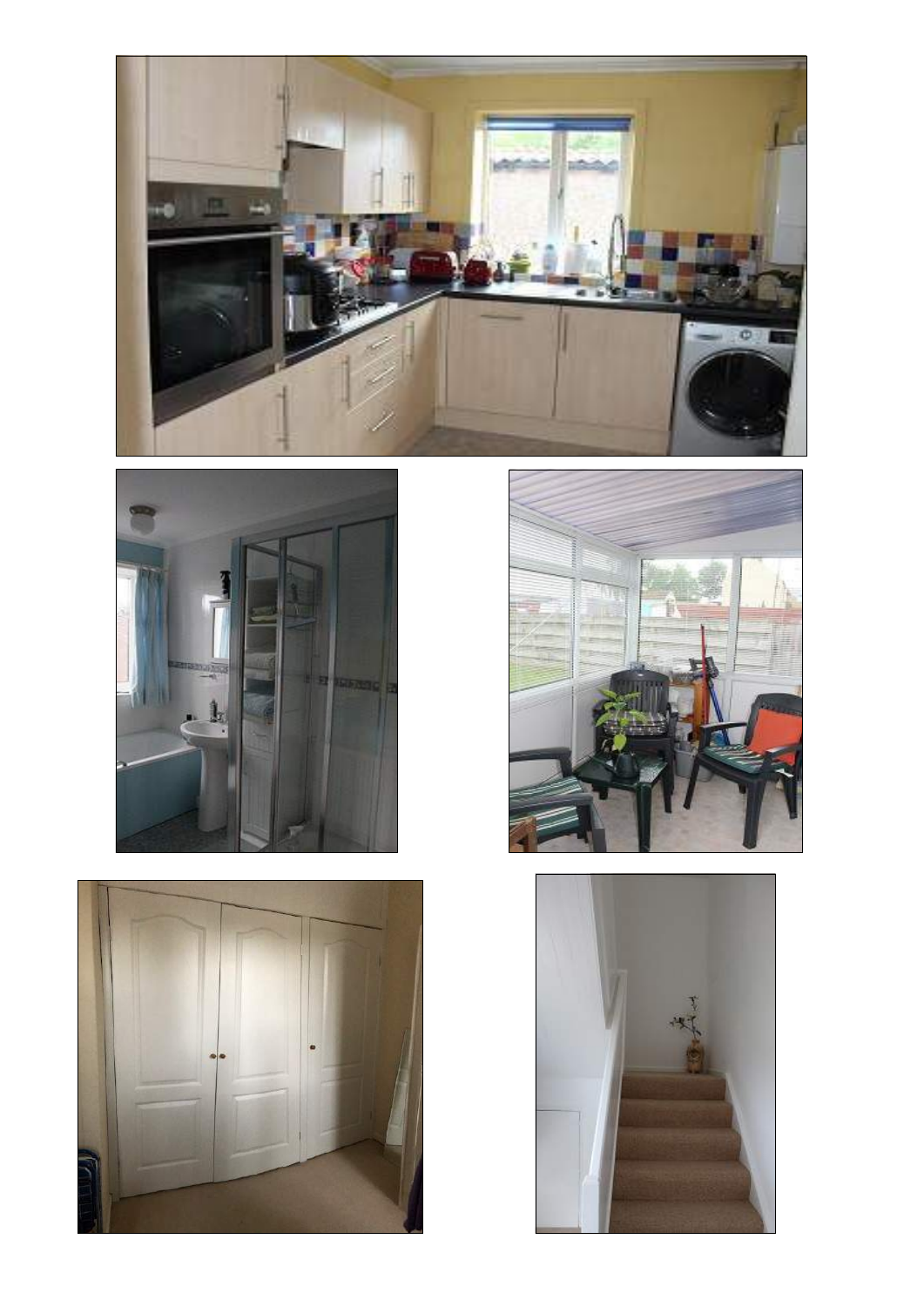



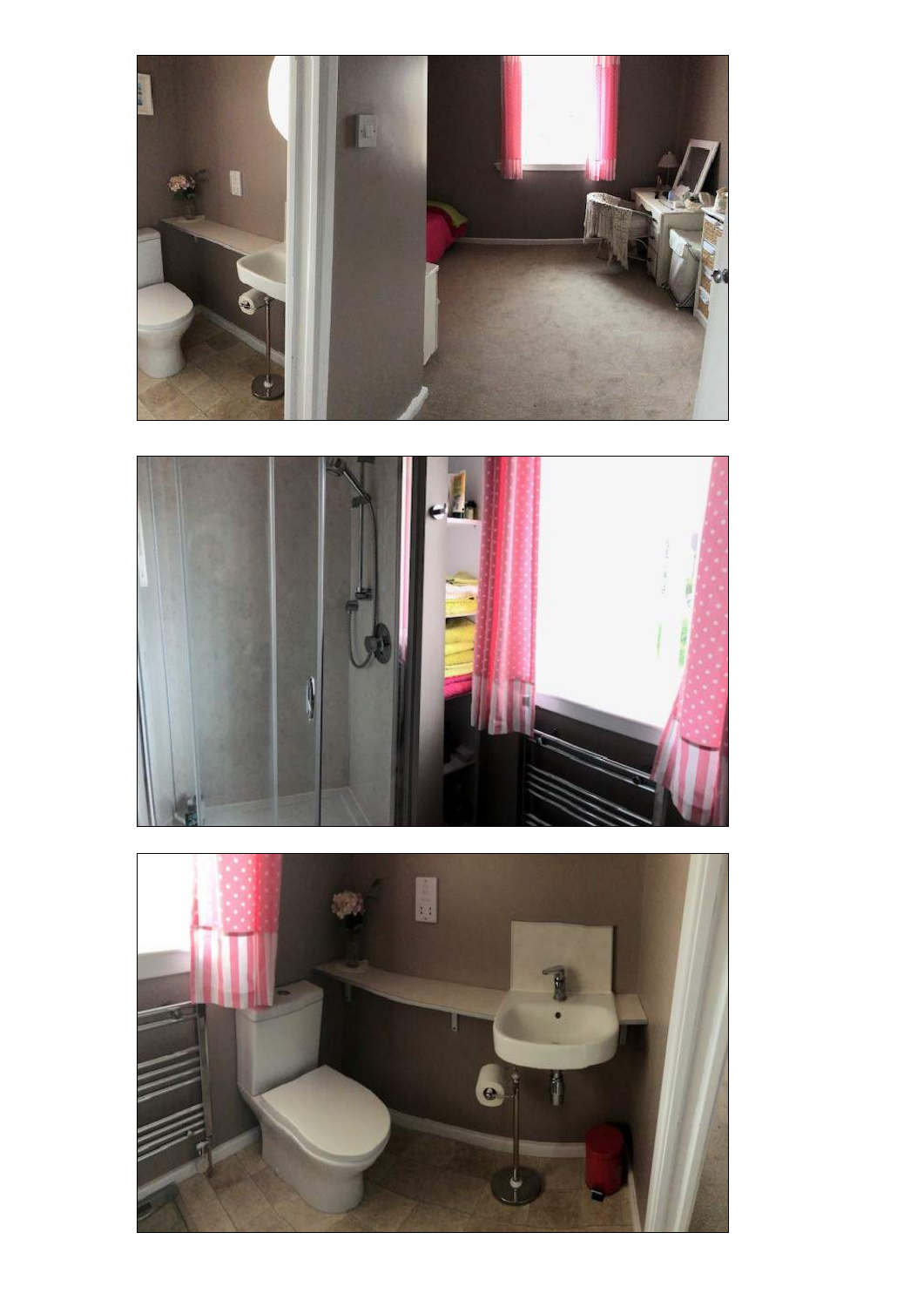

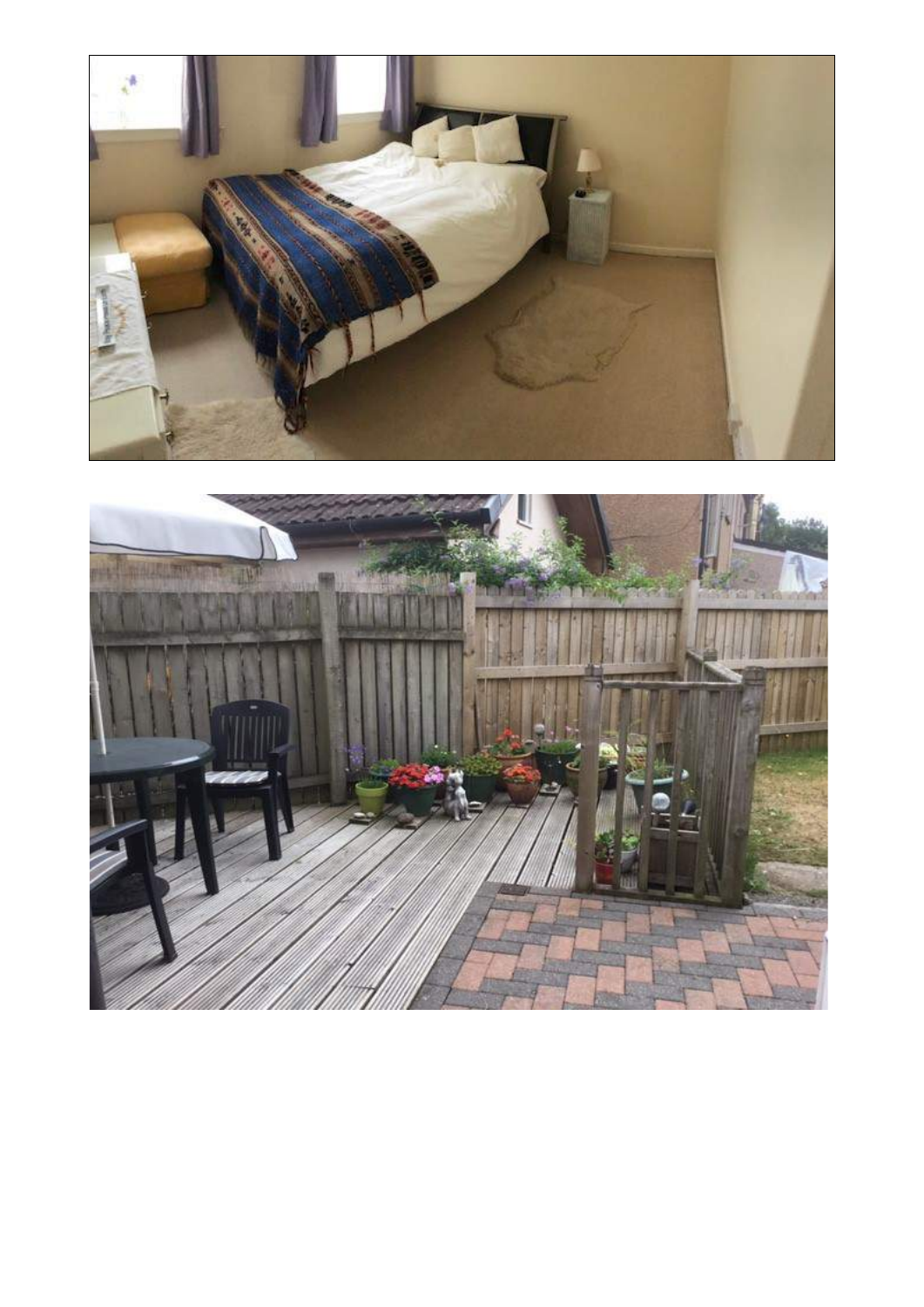